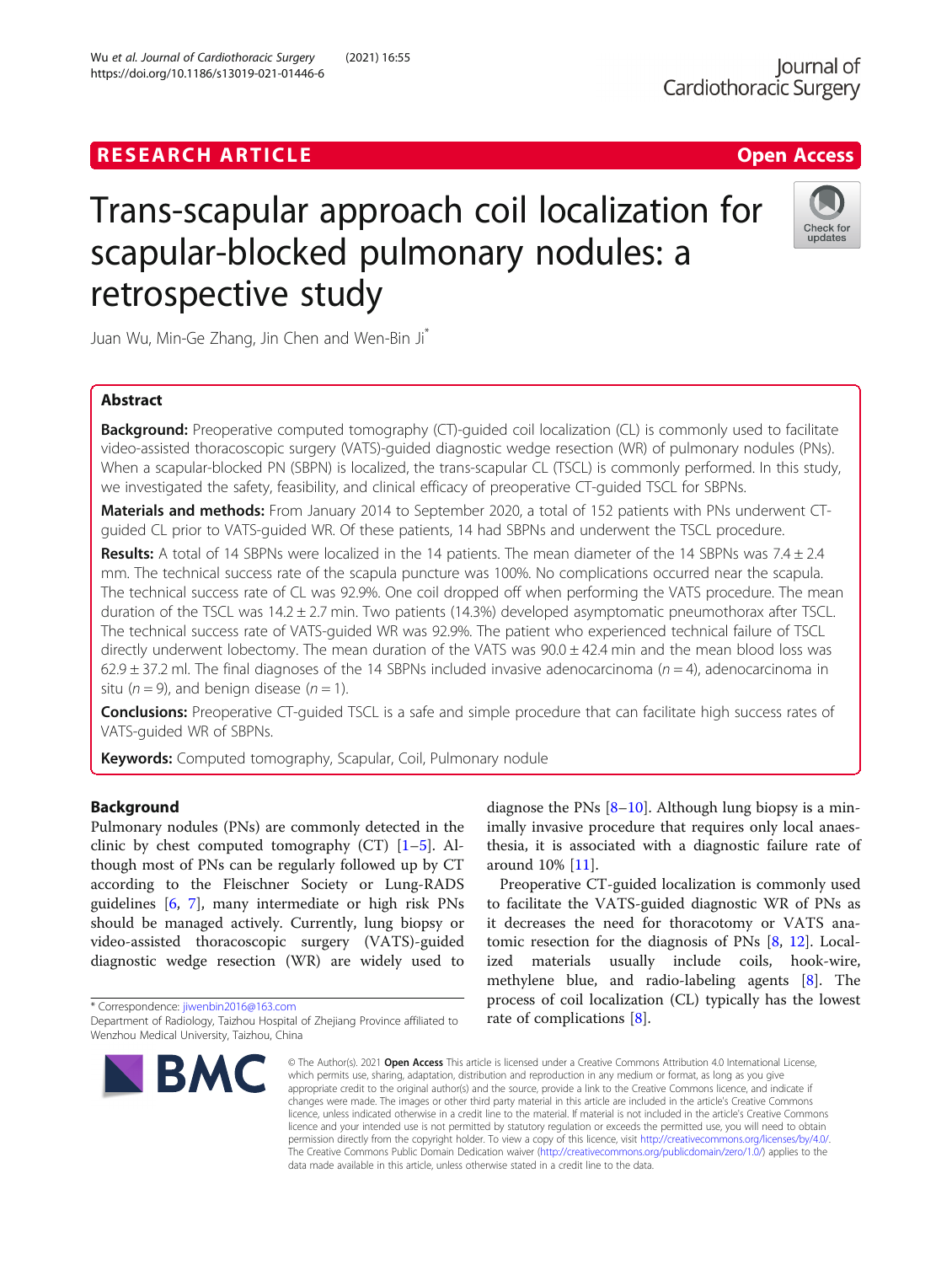<span id="page-1-0"></span>Although most of the PNs can be easily detected with a needle pathway to perform the biopsy or localization, some PNs can be blocked by the scapula [\[13](#page-4-0), [14](#page-4-0)]. Under the typical conditions, the scapula can be punctured when performing the lung interventions for the scapulablocked lung lesions [\[13,](#page-4-0) [14](#page-4-0)]. However, few studies have reported on trans-scapular CL (TSCL) for scapularblocked PNs (SBPNs).

In this study, we aimed to investigate the safety, feasibility, and clinical efficacy of preoperative CT-guided TSCL for SBPNs.

# **Methods**

This retrospective, single-center study was approved by our Institutional Review Board and did not require written informed.

# Study design

From January 2014 to September 2020, a total of 152 patients with PNs underwent CT-guided CL prior to VATS-guided WR. Of these patients, 14 patients (9.2%) had SBPNs and underwent the TSCL procedure.

The inclusion criteria were as follows: (a) a definite SBPN detected on CT; (b) PNs with a diameter  $\leq$  3 cm (sub-solid PNs  $\leq 30$  mm; solid PNs  $\leq 15$  mm); (c) the PNpleura distance  $\leq 20$  mm; and (d) PNs lacking a definite pathological diagnosis.

The exclusion criteria were as follows: (a) a PN diameter < 5 mm; (b) a PN which decreased in size during CT follow-up; and (c) any abnormal coagulation activity, active bleeding, active infections, or limited cardiopulmonary reserve.

# Puncture of the scapula

All procedures were performed by an interventional radiologist with more than 5 years of experience conducting CT-guided interventions using a 64-row CT (GE Healthcare, Milwaukee, WI). Patients were placed in the prone position and were administered local anesthesia.

A preoperative CT scan was used to ensure the needle pathway (Fig. 1a). A 17G needle (DuoSmart, Modena, Italy) was used to puncture the scapula. When the needle contacted the scapula, it was punctured using a drill and inserted under steady pressure. A repeat CT scan

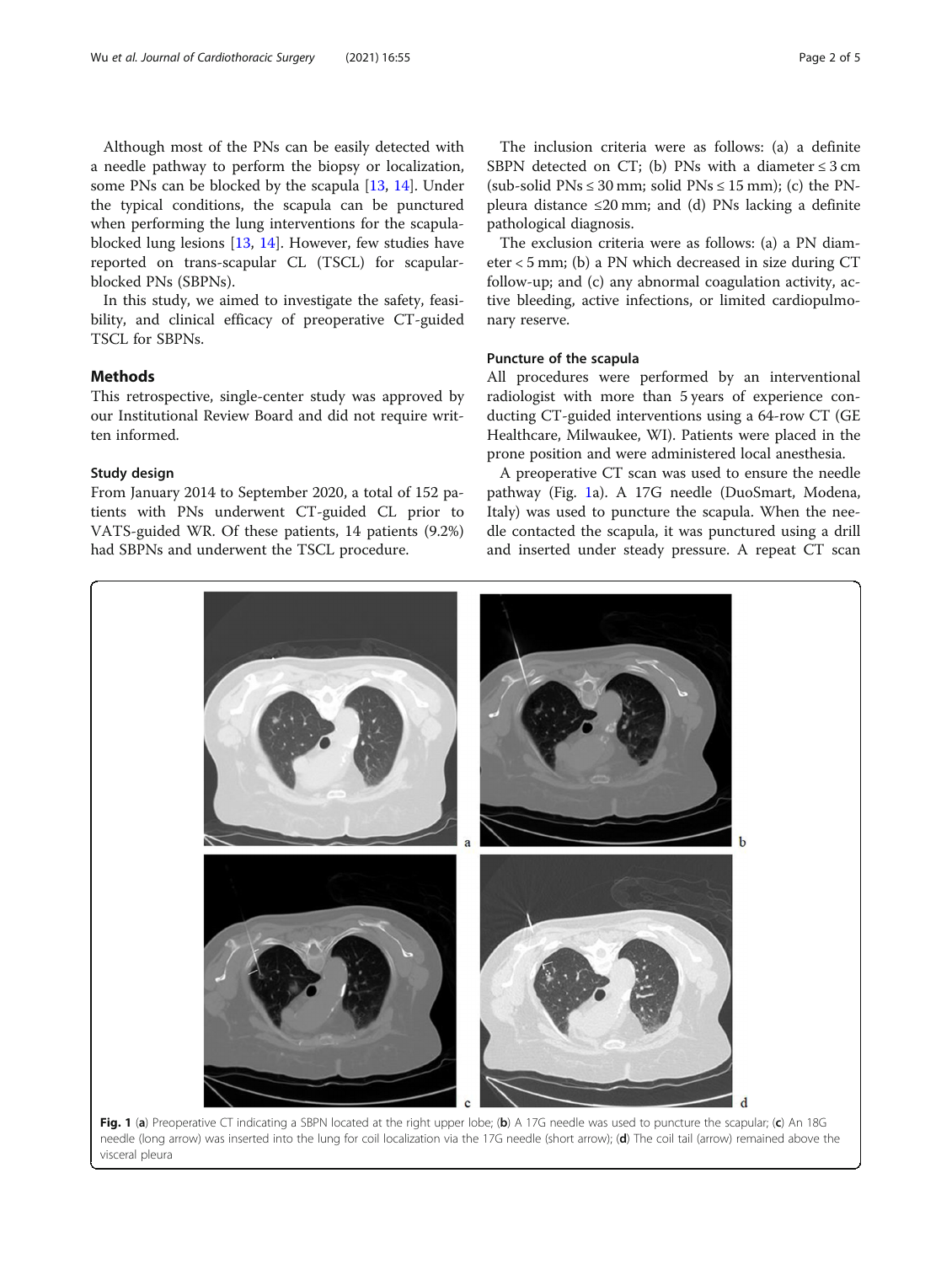was performed to observe the location of the needle tip and any procedure-related complications (Fig. [1](#page-1-0)b). When the 17G needle was passed across the scapula, the needle tip was carefully pushed close to the lung, but the needle tip did not enter the lung.

# Localization procedure

When the 17G needle was passed through the scapula, an 18G needle (Precisa, Roma, Italy) was inserted from the 17G needle and smoothly pushed to the lung to within approximately 10 mm of the PN (Fig. [1](#page-1-0)c). Next, a coil (5 cm long and 0.038 in. in diameter, Cook, Bloomington, IN) was partially placed into the pulmonary parenchyma. The needle was smoothly retracted to ensure that the coil tail remained above the visceral pleura (Fig. [1](#page-1-0)d). A repeat CT scan was performed to observe the location of the coil and any procedure-related complications.

# VATS procedure

VATS-guided WR was routinely performed within 24 h of localization. The coil tail was used to guide this procedure. When the coil tail was detected under the thoracoscope, the WR was performed with a cutting margin > 20 mm from the coil tail. If the coil tail was not visible, the coil was considered to be completely inserted into the pulmonary parenchyma. Palpation of the coil was performed to conduct the WR. If this procedure is unsuccessful, lobectomy should be performed.

The resected lesions were sent for a rapid pathological examination. If the pathological diagnosis indicated a benign lesion, carcinoma in situ, mini-invasive carcinoma, or metastatic PN, the VATS was terminated. In these cases, further lobectomy and lymph node dissection should be performed when the PN is diagnosed as invasive carcinoma.

# Definitions

SBPN was defined as the PN with the lesion-pleura vertical line striding across the scapula. The technical success of TSCL was defined when the coil tail could be detected under the thoracoscope. The technical success of the WR was defined when the PN was found in the resected wedge tissue.

The primary endpoint was the technical success of the TSCL. The secondary endpoints included localizationrelated complications, technical success of VATS-guided WR, and final diagnoses of the PNs.

# Statistical analysis

All statistical analyses were conducted using SPSS 16.0 (SPSS Inc., Chicago, IL). Continuous variables are presented as the mean ± standard deviation. Categorical data are presented as a percentage (number/total).

# Results

# **Patients**

The baseline data of the 14 patients are summarised in Table 1. Seven females and 7 males were analysed in the study and the patients had a mean age of  $57.0 \pm 7.8$  y. None of the patients had a previous history of cancer.

# **SBPNs**

The baseline data of the SBPNs are shown in Table [2](#page-3-0). Each patient had 1 SBPN. The mean diameter of the 14 SBPNs was 7.4 ± 2.4 mm. Eight SBPNs were located in the upper right lobe and 6 were located in the upper left lobes.

The indications for resection of the SBPNs included: (a) high-risk of lung cancer based on the clinicalradiological features  $(n = 8)$  [[1](#page-4-0), [6,](#page-4-0) [7](#page-4-0)]; and (b) PNs with the increasing size or solid components ( $n = 6$ ).

# TSCL procedure

The technical success rate of puncture of the scapula was 100% and no complications occurred near the scapula. The technical success rate of CL was 92.9% (13/14, Table [3](#page-3-0)). One coil dropped off when performing the VATS procedure. The mean needle-pleura degree was  $80.4 \pm 4.5$  degrees. The mean duration of the TSCL was  $14.2 \pm 2.7$  min.

Two patient (14.3%) developed aysmptomatic pneumothorax after TSCL but this did not impact the subsequent VATS procedure.

# VATS-guided WR

The technical success rate of the VATS-guided WR was 92.9% (13/14, Table [4\)](#page-3-0). The patient who experienced technical failure of the TSCL directly underwent lobectomy. Four patients underwent additional lobectomy after WR due to the pathological diagnosis of invasive adenocarcinoma.

The mean duration of the VATS procedure was  $90.0 \pm 42.4$  min and the mean blood loss was  $62.9 \pm 37.2$ ml. The final diagnoses of the 14 SBPNs included invasive adenocarcinoma  $(n = 4)$ , adenocarcinoma in situ  $(n = 9)$ , and benign disease  $(n = 1)$ . The pathological diagnosis of the SBPN in the patient who experienced technical failure WR was adenocarcinoma in situ.

Table 1 Baseline data of the 14 patients

| Patients number<br>14<br>Age (y)<br>Gender (male/female)<br>7/7<br>Tumor history<br>0<br>Smoking history<br>5 | <b>Values</b>  |
|---------------------------------------------------------------------------------------------------------------|----------------|
|                                                                                                               |                |
|                                                                                                               | $57.0 \pm 7.8$ |
|                                                                                                               |                |
|                                                                                                               |                |
|                                                                                                               |                |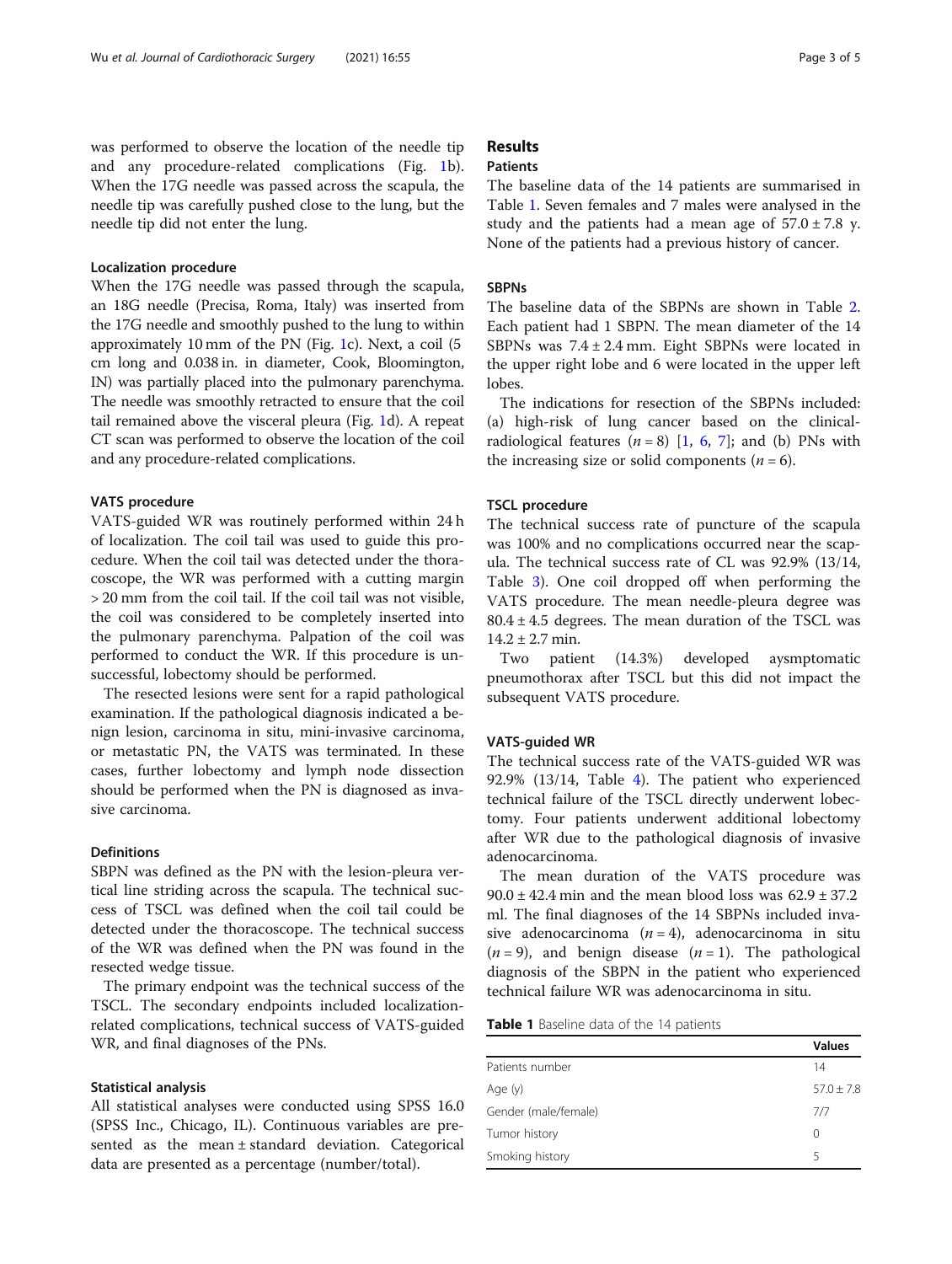#### <span id="page-3-0"></span>Table 2 Baseline data of the nodules

|                             | <b>Values</b> |
|-----------------------------|---------------|
| Nodules number              | 14            |
| Diameter (mm)               | $7.4 + 2.4$   |
| Natures of nodules          |               |
| Solid                       | 6             |
| Sub-solid                   | 8             |
| Nodule-pleura distance (mm) | $5.6 \pm 5.1$ |
| Side                        |               |
| Left                        | 6             |
| Right                       | 8             |

# **Discussion**

The present study demonstrated the feasibility, safety, and clinical efficacy of preoperative CT-guided TSCL for SBPNs. During the CT-guided lung interventions, the needle pathway may be blocked by the bone structures [[13,](#page-4-0) [14](#page-4-0)]. In most cases, the bone structures should be avoided and an alternative pathway chosen. However, unlike other lung interventions (biopsy or ablation), CTguided CL of PNs requires the coil tail to remain on the pleural surface nearest the PN to ensure the technical success of VATS-guided WR [\[12\]](#page-4-0). Thus, the shortest needle pathway is essential to the CT-guided CL procedure even when the optimal pathway is blocked by the bone structures.

In the current study, the scapula was successfully punctured in all patients with a high technical success rate (92.9%) of CT-guided TSCL. These rates were consistent with technical success rates previously reported in studies of CT-guided trans-bone lung ablation or biopsy  $(91-100\%)$  [\[13](#page-4-0)-[15\]](#page-4-0) and in CT-guided CL for PNs (90–100%)  $[12, 16-18]$  $[12, 16-18]$  $[12, 16-18]$  $[12, 16-18]$  $[12, 16-18]$ . Previous reports of percutaneous needle approaches in the scapular region did not observe neurovascular injury or significant hemorrhage associated with the procedures [\[13](#page-4-0)–[15\]](#page-4-0). In this study, no complications were observed near the scapula.

Several previous clinical studies have reported on the application of CT-guided CL for sub-fissural or multiple

|  |  | Table 3 Details of CT-guided localization |
|--|--|-------------------------------------------|
|  |  |                                           |

|                                                   | <b>Values</b> |
|---------------------------------------------------|---------------|
| Technical success of localization                 | 13 (92.9%)    |
| Duration of CT-quided procedure (min)             | $14.2 + 2.7$  |
| Needle-pleura degree                              | $80.4 + 4.5$  |
| Complications                                     |               |
| Haematoma near the scapula                        | 0             |
| Pneumothorax                                      | 2(14.3%)      |
| Lung haemorrhage                                  | 0             |
| $CT$ is a second standard and second state $\sim$ |               |

CT computed tomography

Table 4 Details of VATS procedures

|                         | Values          |
|-------------------------|-----------------|
| Technical success of WR | 13 (92.9%)      |
| Types of surgery        |                 |
| <b>WR</b>               | 9               |
| $WR + lobectomy$        | 4               |
| Lobectomy               |                 |
| Duration of VATS (min)  | $90.0 \pm 42.4$ |
| Blood loss (ml)         | $62.9 + 37.2$   |
| Final diagnoses         |                 |
| Invasive adenocarcinoma | 4               |
| Adenocarcinoma in situ  | 9               |
| Benign                  |                 |
|                         |                 |

VATS video-assisted thoracoscopic surgery; WR wedge resection

PNs [\[18](#page-4-0)–[20\]](#page-4-0). In comparison to these studies, the CTguided TSCL technique is simpler as it only necessitates puncturing of the scapula and we found that this could be achieved effectively using a 17G needle. Following the puncture of the scapular, an 18G needle was coaxially inserted to facilitate coil placement and to reduce the risk of pneumothorax.

In this study, the rate of asymptomatic pneumothorax was 14.3% which is comparable to that observed in previous studies of CT-guided coil localization (9–40%) [[16](#page-4-0)–[18](#page-4-0)] and CT-guided trans-scapular lung interventions (18–29%) [[13](#page-4-0)–[15](#page-4-0)].

In this study, the technical success rate of VATSguided WR was 92.9% which is consistent with findings for the majority of preoperative CT-guided CL in other special PNs (95–100%) [[18](#page-4-0)–[20](#page-4-0)]. Preoperative CT-guided TSCL can achieve a high technical success rate of WR when evaluating SBPNs and also preserve maxim lung function .

Our study had several limitations. The analysis was performed as a retrospective study from a single-center and is subject to selection bias and the sample size was small. However, our study focused on special cases that had SBPNs. Previous studies that have focused on transscapula lung interventions have also analyzed small patient cohorts limited to 5–12 patients [\[13](#page-4-0)–[15\]](#page-4-0). Also, no control group was set in this study. When we began to use the preoperative localization for PNs, we always used the CLand had no cases that were localized by other materials. Further randomized controlled trials are needed to validate our findings.

### Conclusions

Preoperative CT-guided TSCL can be safely and simply used to facilitate high success rates of VATS-guided WR of SBPNs.